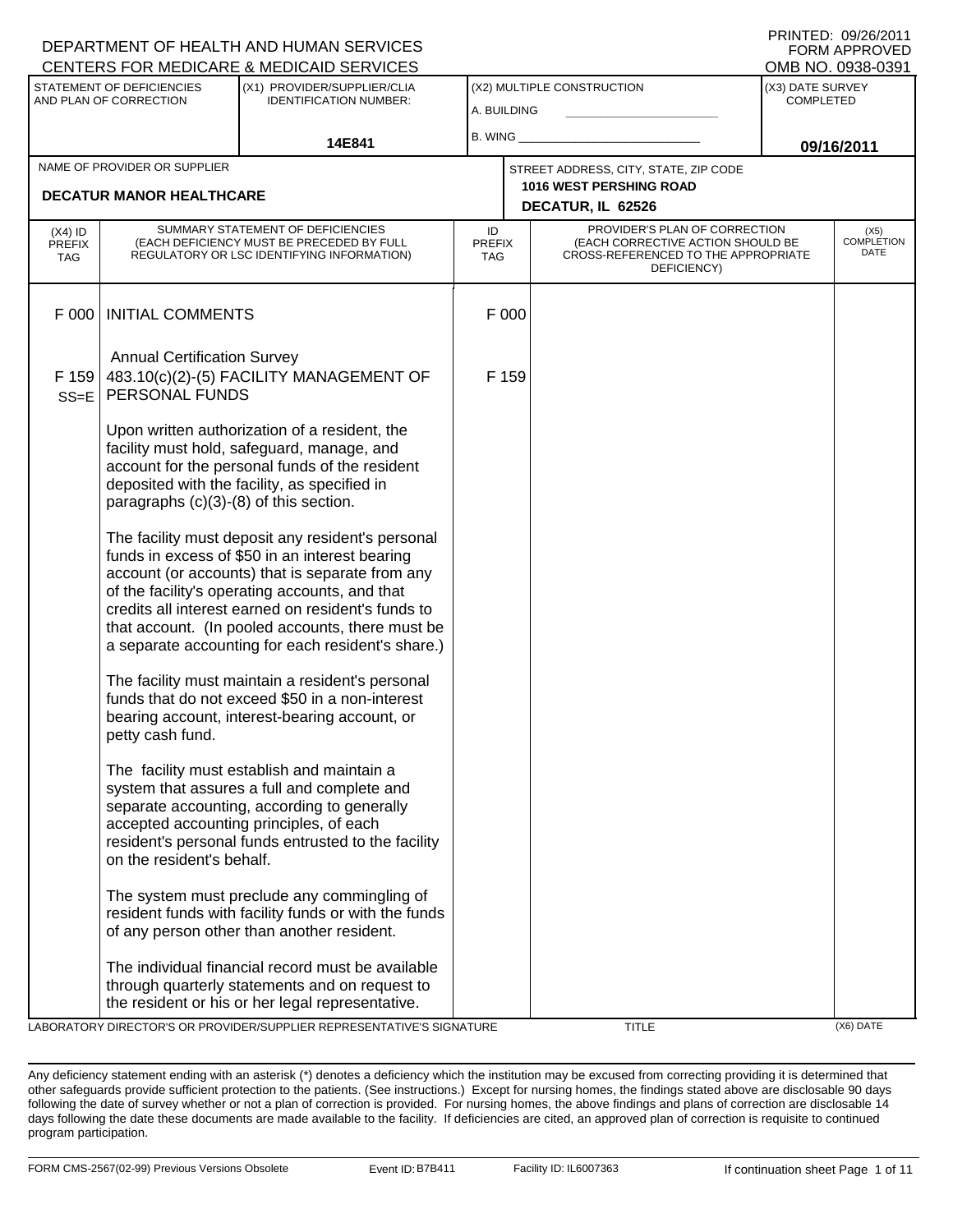|                                          |                                                                                      | DEPARTMENT OF HEALTH AND HUMAN SERVICES<br>CENTERS FOR MEDICARE & MEDICAID SERVICES                                                                                                                                                                                                                                                                                                                                                                                                                                                                                                                                                                                                                                                                                                                                                                                                                                                                                                                                                                                                                                                                                                                                                                                                                       |                                   |       |                                                                                                                          |                                      | FNINIED. VYZVZVII<br>FORM APPROVED<br>OMB NO. 0938-0391 |
|------------------------------------------|--------------------------------------------------------------------------------------|-----------------------------------------------------------------------------------------------------------------------------------------------------------------------------------------------------------------------------------------------------------------------------------------------------------------------------------------------------------------------------------------------------------------------------------------------------------------------------------------------------------------------------------------------------------------------------------------------------------------------------------------------------------------------------------------------------------------------------------------------------------------------------------------------------------------------------------------------------------------------------------------------------------------------------------------------------------------------------------------------------------------------------------------------------------------------------------------------------------------------------------------------------------------------------------------------------------------------------------------------------------------------------------------------------------|-----------------------------------|-------|--------------------------------------------------------------------------------------------------------------------------|--------------------------------------|---------------------------------------------------------|
|                                          | STATEMENT OF DEFICIENCIES<br>AND PLAN OF CORRECTION                                  | (X1) PROVIDER/SUPPLIER/CLIA<br><b>IDENTIFICATION NUMBER:</b>                                                                                                                                                                                                                                                                                                                                                                                                                                                                                                                                                                                                                                                                                                                                                                                                                                                                                                                                                                                                                                                                                                                                                                                                                                              | A. BUILDING                       |       | (X2) MULTIPLE CONSTRUCTION                                                                                               | (X3) DATE SURVEY<br><b>COMPLETED</b> |                                                         |
|                                          |                                                                                      | 14E841                                                                                                                                                                                                                                                                                                                                                                                                                                                                                                                                                                                                                                                                                                                                                                                                                                                                                                                                                                                                                                                                                                                                                                                                                                                                                                    | B. WING                           |       |                                                                                                                          | 09/16/2011                           |                                                         |
|                                          | NAME OF PROVIDER OR SUPPLIER<br><b>DECATUR MANOR HEALTHCARE</b>                      |                                                                                                                                                                                                                                                                                                                                                                                                                                                                                                                                                                                                                                                                                                                                                                                                                                                                                                                                                                                                                                                                                                                                                                                                                                                                                                           |                                   |       | STREET ADDRESS, CITY, STATE, ZIP CODE<br><b>1016 WEST PERSHING ROAD</b><br>DECATUR, IL 62526                             |                                      |                                                         |
| $(X4)$ ID<br><b>PREFIX</b><br><b>TAG</b> |                                                                                      | SUMMARY STATEMENT OF DEFICIENCIES<br>(EACH DEFICIENCY MUST BE PRECEDED BY FULL<br>REGULATORY OR LSC IDENTIFYING INFORMATION)                                                                                                                                                                                                                                                                                                                                                                                                                                                                                                                                                                                                                                                                                                                                                                                                                                                                                                                                                                                                                                                                                                                                                                              | ID<br><b>PREFIX</b><br><b>TAG</b> |       | PROVIDER'S PLAN OF CORRECTION<br>(EACH CORRECTIVE ACTION SHOULD BE<br>CROSS-REFERENCED TO THE APPROPRIATE<br>DEFICIENCY) |                                      | (X5)<br><b>COMPLETION</b><br>DATE                       |
| F 159                                    | Continued From page 1<br>SSI.<br>by:<br>supplemental residents.<br>Findings include: | The facility must notify each resident that<br>receives Medicaid benefits when the amount in<br>the resident's account reaches \$200 less than<br>the SSI resource limit for one person, specified in<br>section 1611(a)(3)(B) of the Act; and that, if the<br>amount in the account, in addition to the value of<br>the resident's other nonexempt resources,<br>reaches the SSI resource limit for one person,<br>the resident may lose eligibility for Medicaid or<br>This REQUIREMENT is not met as evidenced<br>Based on record review and interview, the<br>facility failed to ensure that 37 of 128 residents<br>(R6, R17, R20, R26 through R58) having the<br>facility manage theirs funds, did not have their<br>funds commingled with the facility's operating<br>funds. R6, R17 and R20 are three of the 24<br>sampled residents. R26 through R58 are<br>The resident trust fund accounts and accounting<br>practices were reviewed on 9-14-11 at 4:00 P.M.<br>with the Administrative Assistant, E3. E3 stated<br>that all checks received by her at the facility, are<br>deposited into the facility's "Sweep Account" at a<br>local bank. E3 then notifies the Corporate Office<br>of the amounts of the funds from each individual<br>check that goes into the individual resident's trust |                                   | F 159 |                                                                                                                          |                                      |                                                         |
|                                          |                                                                                      | fund and the amounts that goes toward the<br>resident's liability to the facility. E3 stated the<br>amount from the "sweep" account then is<br>deposited into the corporate general operating                                                                                                                                                                                                                                                                                                                                                                                                                                                                                                                                                                                                                                                                                                                                                                                                                                                                                                                                                                                                                                                                                                             |                                   |       |                                                                                                                          |                                      |                                                         |

FORM CMS-2567(02-99) Previous Versions Obsolete Event ID: B7B411 Facility ID: IL6007363 If continuation sheet Page 2 of 11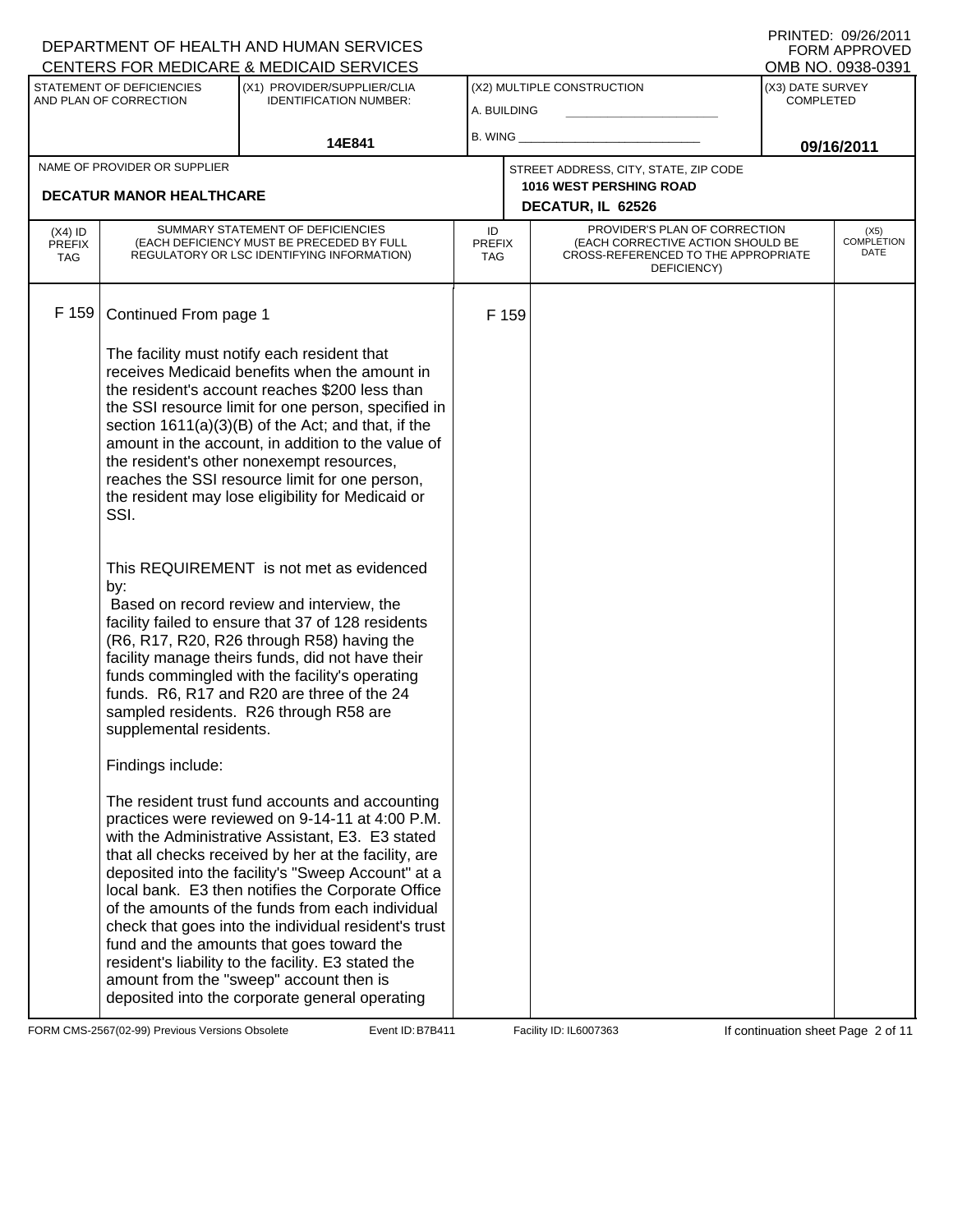|                                          |                                                                                                                                                                           | DEPARTMENT OF HEALTH AND HUMAN SERVICES<br>CENTERS FOR MEDICARE & MEDICAID SERVICES                                                                                                                                                                                                                                                                                                                                                                                                                                                                                                                                                                                                                                                                                                                                                                                                                                                                                                                                                                                                                                     |                            |                |                                                                                                                          |                                      | FNINIEU. VYZVZULI<br><b>FORM APPROVED</b><br>OMB NO. 0938-0391 |
|------------------------------------------|---------------------------------------------------------------------------------------------------------------------------------------------------------------------------|-------------------------------------------------------------------------------------------------------------------------------------------------------------------------------------------------------------------------------------------------------------------------------------------------------------------------------------------------------------------------------------------------------------------------------------------------------------------------------------------------------------------------------------------------------------------------------------------------------------------------------------------------------------------------------------------------------------------------------------------------------------------------------------------------------------------------------------------------------------------------------------------------------------------------------------------------------------------------------------------------------------------------------------------------------------------------------------------------------------------------|----------------------------|----------------|--------------------------------------------------------------------------------------------------------------------------|--------------------------------------|----------------------------------------------------------------|
|                                          | STATEMENT OF DEFICIENCIES<br>AND PLAN OF CORRECTION                                                                                                                       | (X1) PROVIDER/SUPPLIER/CLIA<br><b>IDENTIFICATION NUMBER:</b>                                                                                                                                                                                                                                                                                                                                                                                                                                                                                                                                                                                                                                                                                                                                                                                                                                                                                                                                                                                                                                                            | A. BUILDING                |                | (X2) MULTIPLE CONSTRUCTION                                                                                               | (X3) DATE SURVEY<br><b>COMPLETED</b> |                                                                |
|                                          |                                                                                                                                                                           | 14E841                                                                                                                                                                                                                                                                                                                                                                                                                                                                                                                                                                                                                                                                                                                                                                                                                                                                                                                                                                                                                                                                                                                  | B. WING                    |                |                                                                                                                          |                                      | 09/16/2011                                                     |
|                                          | NAME OF PROVIDER OR SUPPLIER                                                                                                                                              |                                                                                                                                                                                                                                                                                                                                                                                                                                                                                                                                                                                                                                                                                                                                                                                                                                                                                                                                                                                                                                                                                                                         |                            |                | STREET ADDRESS, CITY, STATE, ZIP CODE<br><b>1016 WEST PERSHING ROAD</b>                                                  |                                      |                                                                |
|                                          | <b>DECATUR MANOR HEALTHCARE</b>                                                                                                                                           |                                                                                                                                                                                                                                                                                                                                                                                                                                                                                                                                                                                                                                                                                                                                                                                                                                                                                                                                                                                                                                                                                                                         |                            |                | DECATUR, IL 62526                                                                                                        |                                      |                                                                |
| $(X4)$ ID<br><b>PREFIX</b><br><b>TAG</b> |                                                                                                                                                                           | SUMMARY STATEMENT OF DEFICIENCIES<br>(EACH DEFICIENCY MUST BE PRECEDED BY FULL<br>REGULATORY OR LSC IDENTIFYING INFORMATION)                                                                                                                                                                                                                                                                                                                                                                                                                                                                                                                                                                                                                                                                                                                                                                                                                                                                                                                                                                                            | ID<br><b>PREFIX</b><br>TAG |                | PROVIDER'S PLAN OF CORRECTION<br>(EACH CORRECTIVE ACTION SHOULD BE<br>CROSS-REFERENCED TO THE APPROPRIATE<br>DEFICIENCY) |                                      | (X5)<br><b>COMPLETION</b><br>DATE                              |
| F 159<br>F 250<br>$SS=D$                 | Continued From page 2<br>the resident trust fund account.<br>holding account at a local bank.<br>128 residents.<br>RELATED SOCIAL SERVICE<br>well-being of each resident. | account. E3 stated the corporate office then<br>makes the deposits that belongs to the individual<br>residents into the resident trust fund account.<br>The Chief Financial Officer, E4 stated during<br>phone interview on 9-14-11 at 4:20 P.M., that the<br>deposits made into the "Sweep Account" are<br>transferred into the facility's operating account.<br>E4 stated the "Sweep Account" is a non interest<br>bearing transfer account. The residents' portions<br>are transferred from the operating account into<br>On 9-15-11 at 1:15 P.M., E3 stated that 11<br>residents' (R27 through R37) monthly Social<br>Security checks come to the facility and 26<br>residents' (R6, R17, R20, R26, R38 through R58)<br>families present checks for the residents to the<br>facility. These monies are deposited by E3 to a<br>The Resident Census and Conditions of<br>Residents form dated 9/13/11 lists a census of<br>483.15(g)(1) PROVISION OF MEDICALLY<br>The facility must provide medically-related social<br>services to attain or maintain the highest<br>practicable physical, mental, and psychosocial |                            | F 159<br>F 250 |                                                                                                                          |                                      |                                                                |
|                                          | by:                                                                                                                                                                       | This REQUIREMENT is not met as evidenced<br>Based on observation, interview, and record<br>review the facility failed to obtain specialized                                                                                                                                                                                                                                                                                                                                                                                                                                                                                                                                                                                                                                                                                                                                                                                                                                                                                                                                                                             |                            |                |                                                                                                                          |                                      |                                                                |

FORM CMS-2567(02-99) Previous Versions Obsolete Event ID: B7B411 Facility ID: IL6007363 If continuation sheet Page 3 of 11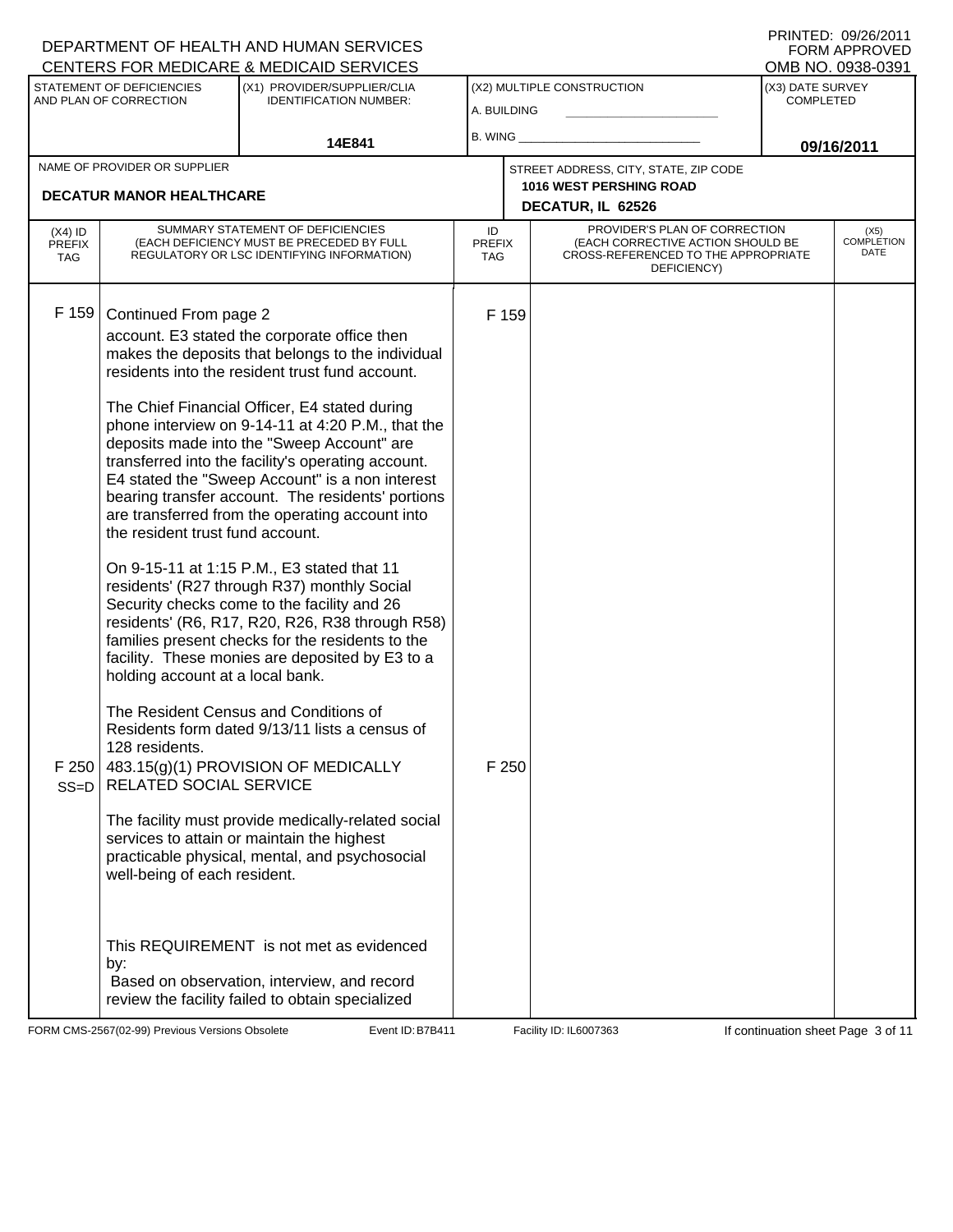|                                   |                                                                                                | DEPARTMENT OF HEALTH AND HUMAN SERVICES<br>CENTERS FOR MEDICARE & MEDICAID SERVICES                                                                                                                                                                                                                                                                                                                                                                                                                                                                                                                                                                                                                                                                                                                                                                                                                                                                                                                                                                                                                                                                                                                                                                                                                                                                                                                                                                                                                        |                                   |       |                                                                                                                          |                                                                         | FORM APPROVED                     |
|-----------------------------------|------------------------------------------------------------------------------------------------|------------------------------------------------------------------------------------------------------------------------------------------------------------------------------------------------------------------------------------------------------------------------------------------------------------------------------------------------------------------------------------------------------------------------------------------------------------------------------------------------------------------------------------------------------------------------------------------------------------------------------------------------------------------------------------------------------------------------------------------------------------------------------------------------------------------------------------------------------------------------------------------------------------------------------------------------------------------------------------------------------------------------------------------------------------------------------------------------------------------------------------------------------------------------------------------------------------------------------------------------------------------------------------------------------------------------------------------------------------------------------------------------------------------------------------------------------------------------------------------------------------|-----------------------------------|-------|--------------------------------------------------------------------------------------------------------------------------|-------------------------------------------------------------------------|-----------------------------------|
|                                   | STATEMENT OF DEFICIENCIES<br>AND PLAN OF CORRECTION                                            | (X1) PROVIDER/SUPPLIER/CLIA<br><b>IDENTIFICATION NUMBER:</b>                                                                                                                                                                                                                                                                                                                                                                                                                                                                                                                                                                                                                                                                                                                                                                                                                                                                                                                                                                                                                                                                                                                                                                                                                                                                                                                                                                                                                                               | A. BUILDING                       |       | (X2) MULTIPLE CONSTRUCTION                                                                                               | OMB NO. 0938-0391<br>(X3) DATE SURVEY<br><b>COMPLETED</b><br>09/16/2011 |                                   |
|                                   |                                                                                                | 14E841                                                                                                                                                                                                                                                                                                                                                                                                                                                                                                                                                                                                                                                                                                                                                                                                                                                                                                                                                                                                                                                                                                                                                                                                                                                                                                                                                                                                                                                                                                     | B. WING                           |       |                                                                                                                          |                                                                         |                                   |
|                                   | NAME OF PROVIDER OR SUPPLIER                                                                   |                                                                                                                                                                                                                                                                                                                                                                                                                                                                                                                                                                                                                                                                                                                                                                                                                                                                                                                                                                                                                                                                                                                                                                                                                                                                                                                                                                                                                                                                                                            |                                   |       | STREET ADDRESS, CITY, STATE, ZIP CODE<br><b>1016 WEST PERSHING ROAD</b>                                                  |                                                                         |                                   |
|                                   | <b>DECATUR MANOR HEALTHCARE</b>                                                                |                                                                                                                                                                                                                                                                                                                                                                                                                                                                                                                                                                                                                                                                                                                                                                                                                                                                                                                                                                                                                                                                                                                                                                                                                                                                                                                                                                                                                                                                                                            |                                   |       | DECATUR, IL 62526                                                                                                        |                                                                         |                                   |
| $(X4)$ ID<br><b>PREFIX</b><br>TAG |                                                                                                | SUMMARY STATEMENT OF DEFICIENCIES<br>(EACH DEFICIENCY MUST BE PRECEDED BY FULL<br>REGULATORY OR LSC IDENTIFYING INFORMATION)                                                                                                                                                                                                                                                                                                                                                                                                                                                                                                                                                                                                                                                                                                                                                                                                                                                                                                                                                                                                                                                                                                                                                                                                                                                                                                                                                                               | ID<br><b>PREFIX</b><br><b>TAG</b> |       | PROVIDER'S PLAN OF CORRECTION<br>(EACH CORRECTIVE ACTION SHOULD BE<br>CROSS-REFERENCED TO THE APPROPRIATE<br>DEFICIENCY) |                                                                         | (X5)<br><b>COMPLETION</b><br>DATE |
| F 250                             | Continued From page 3<br>was not being treated.<br>Findings include:<br>very thin.<br>with R3. | outside consultation and/or services for R3, one<br>of six residents sampled for weight/nutrition out<br>of a total sample of twenty-four. R3 was identified<br>by the facility as having an eating disorder that<br>The September 2011 Physician's Order Sheet<br>documents R3 has diagnoses of Bulimia, Bipolar<br>Disorder, and Schizophrenia. On 9/13/2011 at<br>12:00 pm R3 was sitting in the television lounge<br>of the facility. R3 is a female who appeared to be<br>On tour on 9/13/2011 at 9:00 AM, E2, the<br>Director of Nurses stated that R3 had weight loss<br>due to a behavior of eating and then purging<br>(vomiting her food). E2 stated R3 was being<br>monitored and was not being allowed to go to her<br>room after she ate her meals. E2 further stated<br>as a result of not being allowed to purge, R3 was<br>now at times refusing to eat. On 9/14/2011 at<br>2:00 PM E2 was asked if R3 was in a program<br>for eating disorders. E2 stated she was not. E2<br>stated she had looked into eating disorder<br>programs for R3 but there were none in the area.<br>E2 also stated Z2, Physician was notified and<br>had ordered weekly weights but had not given<br>any further orders or direction on how to deal<br>Z1, Dietician stated on 9/15/2011 that (after<br>prompting) she had checked into eating disorder<br>programs and that there were two programs in<br>the area that would be possible for R3 to attend.<br>R3's Care Plan contains a plan for weight loss |                                   | F 250 |                                                                                                                          |                                                                         |                                   |

FORM CMS-2567(02-99) Previous Versions Obsolete Event ID: B7B411 Facility ID: IL6007363 If continuation sheet Page 4 of 11

DEPARTMENT OF HEALTH AND HUMAN SERVICES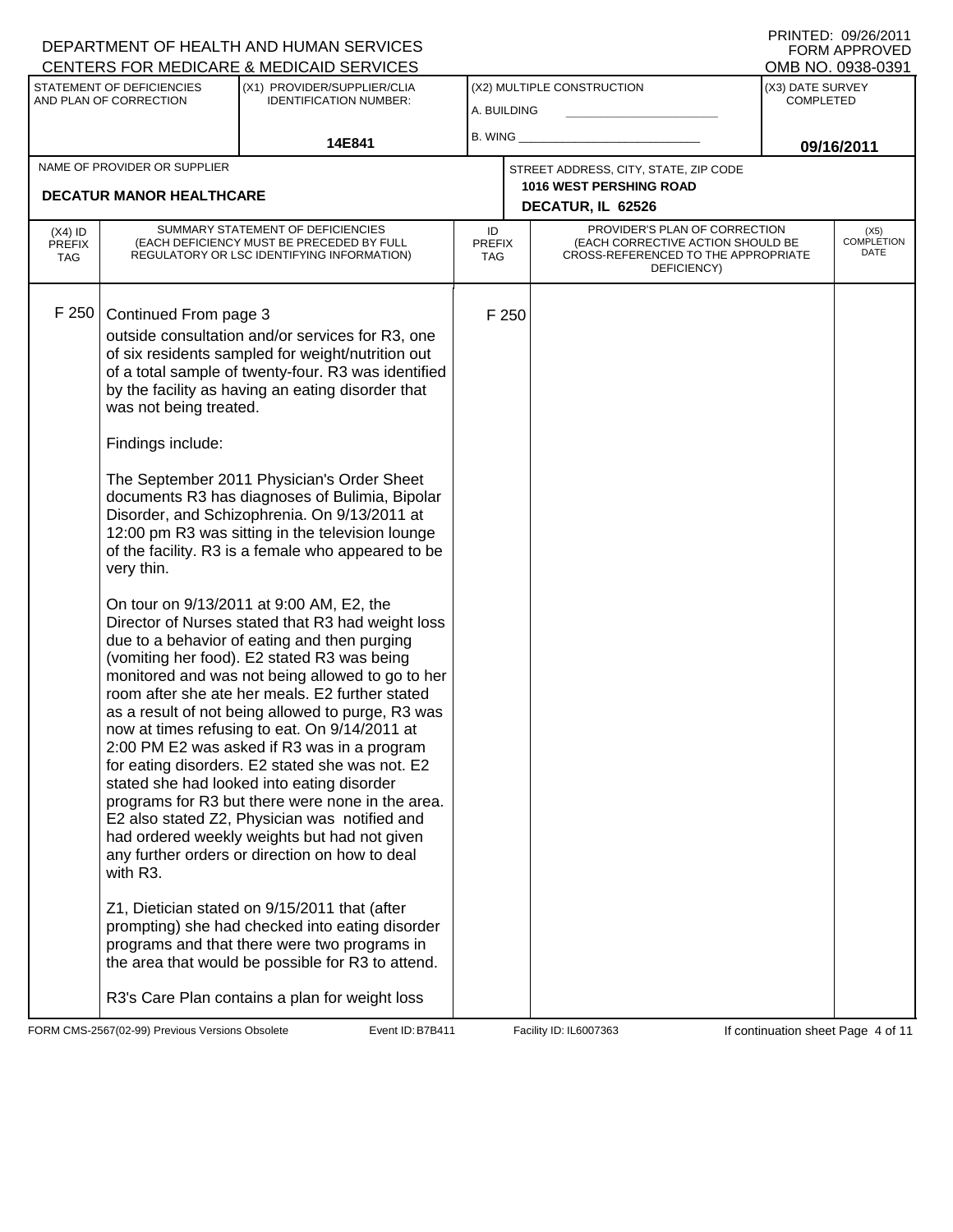## A. BUILDING (X1) PROVIDER/SUPPLIER/CLIA IDENTIFICATION NUMBER: STATEMENT OF DEFICIENCIES AND PLAN OF CORRECTION (X3) DATE SURVEY COMPLETED FORM APPROVED<br>OMB NO. 0938-0391 (X2) MULTIPLE CONSTRUCTION B. WING **\_\_\_\_\_\_\_\_\_\_\_\_\_\_\_\_\_\_\_\_\_\_** CENTERS FOR MEDICARE & MEDICAID SERVICES **14E841 09/16/2011 DECATUR, IL 62526** NAME OF PROVIDER OR SUPPLIER STREET ADDRESS, CITY, STATE, ZIP CODE **DECATUR MANOR HEALTHCARE 1016 WEST PERSHING ROAD** PROVIDER'S PLAN OF CORRECTION (EACH CORRECTIVE ACTION SHOULD BE CROSS-REFERENCED TO THE APPROPRIATE DEFICIENCY) (X5) COMPLETION DATE ID PREFIX TAG (X4) ID PREFIX TAG SUMMARY STATEMENT OF DEFICIENCIES (EACH DEFICIENCY MUST BE PRECEDED BY FULL REGULATORY OR LSC IDENTIFYING INFORMATION) F 250 Continued From page 4 F 250 but there is no care plan that addresses the eating disorder suffered by R3. E9, Dietary Manager stated on 9/16/2011 at 12:15 PM that she had not been trained to deal with R3's eating disorder and had not received any direction on what to do with R3 except to watch her after she eats. The Nutritional Progress Notes dated 7/25/2011 reads as follows: "...(R3) continues on a reg. (regular) diet (with) a house supplement BID (twice a day). She is on 1:1 (one to one supervision) during and after meals because she runs back to her room to purge (throw-up her food). After supper she tried to come back 4 X's (four times) (with) several excuses. She will purge , then act like she is hungry (and) go back for seconds only to purge (again) if she isn't on 1:1...." A Nutritional Progress Note dated 8/24/2011 reads: "...(R3) continues on a Reg. Diet. She gets a house supplement BID (twice a day). She is on 1 on 1 because she eats and then tries to run back to her room to purge..." The Monthly Weight and Vital Signs Record shows R3 weighed 143.0 pounds in August of 2011 and weighed 140.0 pounds on 9/2/2011. The Nutritional Progress Notes indicate R3 weighed 131.0 pounds on 9/5/2011. R3's clinical record including Social Service Progress Notes yielded no documented evidence of attempts to seek consultation or outside services to address R3's eating disorder. F 371 SS=F 483.35(i) FOOD PROCURE, STORE/PREPARE/SERVE - SANITARY F 371

FORM CMS-2567(02-99) Previous Versions Obsolete B7B411 Event ID: B7B411 Facility ID: IL6007363 If continuation sheet Page 5 of 11

DEPARTMENT OF HEALTH AND HUMAN SERVICES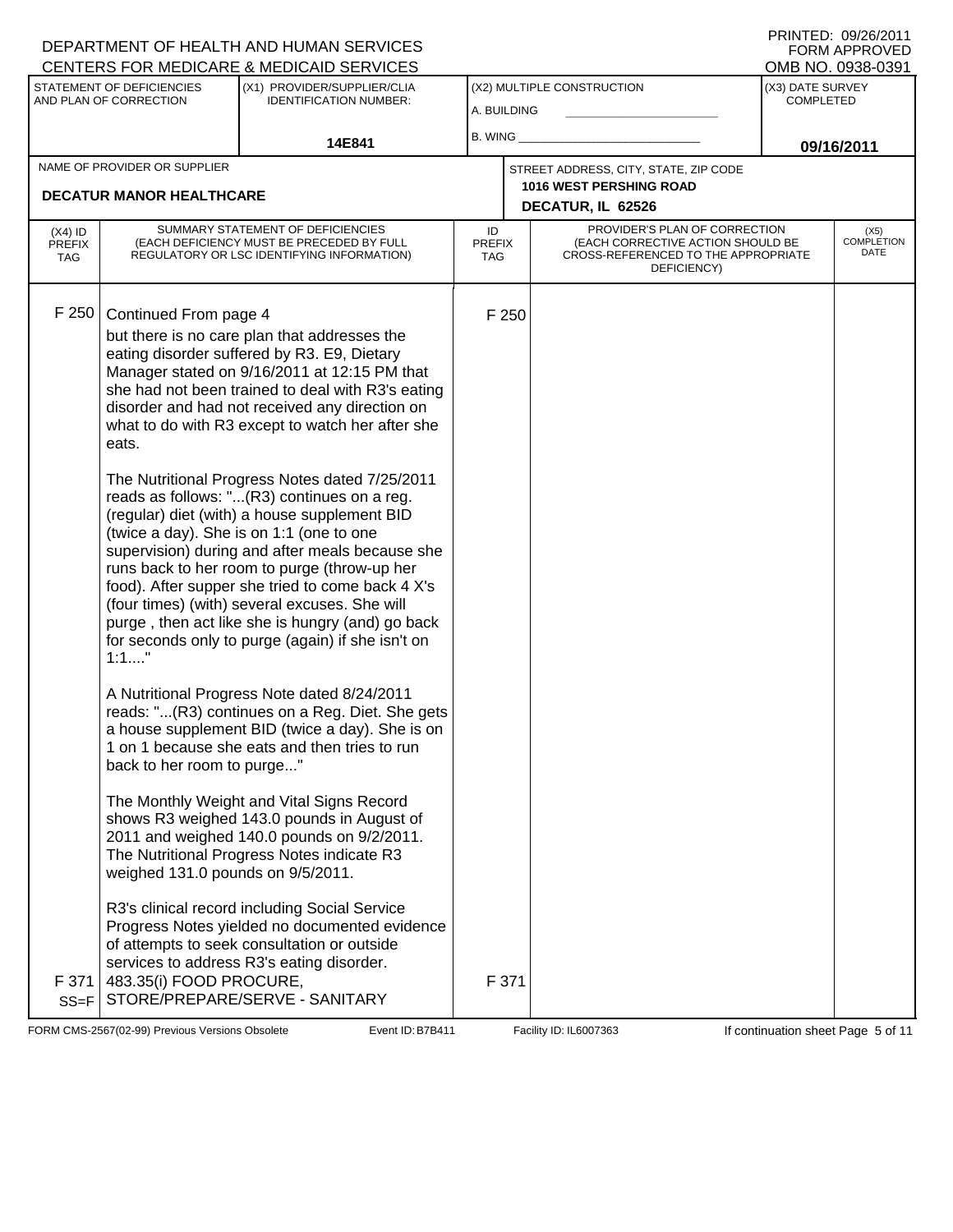|                                          |                                                                                               | DEPARTMENT OF HEALTH AND HUMAN SERVICES<br>CENTERS FOR MEDICARE & MEDICAID SERVICES                                                                                                                                                                                                                                                                                                                                                                                                                                |                                   |       |                                                                                                                          |                                      | FNINIED. VYZVZVII<br><b>FORM APPROVED</b><br>OMB NO. 0938-0391 |
|------------------------------------------|-----------------------------------------------------------------------------------------------|--------------------------------------------------------------------------------------------------------------------------------------------------------------------------------------------------------------------------------------------------------------------------------------------------------------------------------------------------------------------------------------------------------------------------------------------------------------------------------------------------------------------|-----------------------------------|-------|--------------------------------------------------------------------------------------------------------------------------|--------------------------------------|----------------------------------------------------------------|
|                                          | STATEMENT OF DEFICIENCIES<br>AND PLAN OF CORRECTION                                           | (X1) PROVIDER/SUPPLIER/CLIA<br><b>IDENTIFICATION NUMBER:</b>                                                                                                                                                                                                                                                                                                                                                                                                                                                       | A. BUILDING                       |       | (X2) MULTIPLE CONSTRUCTION                                                                                               | (X3) DATE SURVEY<br><b>COMPLETED</b> |                                                                |
|                                          |                                                                                               | 14E841                                                                                                                                                                                                                                                                                                                                                                                                                                                                                                             | B. WING                           |       |                                                                                                                          | 09/16/2011                           |                                                                |
|                                          | NAME OF PROVIDER OR SUPPLIER<br><b>DECATUR MANOR HEALTHCARE</b>                               |                                                                                                                                                                                                                                                                                                                                                                                                                                                                                                                    |                                   |       | STREET ADDRESS, CITY, STATE, ZIP CODE<br><b>1016 WEST PERSHING ROAD</b><br>DECATUR, IL 62526                             |                                      |                                                                |
| $(X4)$ ID<br><b>PREFIX</b><br><b>TAG</b> |                                                                                               | SUMMARY STATEMENT OF DEFICIENCIES<br>(EACH DEFICIENCY MUST BE PRECEDED BY FULL<br>REGULATORY OR LSC IDENTIFYING INFORMATION)                                                                                                                                                                                                                                                                                                                                                                                       | ID<br><b>PREFIX</b><br><b>TAG</b> |       | PROVIDER'S PLAN OF CORRECTION<br>(EACH CORRECTIVE ACTION SHOULD BE<br>CROSS-REFERENCED TO THE APPROPRIATE<br>DEFICIENCY) |                                      | (X5)<br><b>COMPLETION</b><br>DATE                              |
| F 371                                    | Continued From page 5<br>The facility must -<br>authorities; and<br>under sanitary conditions | (1) Procure food from sources approved or<br>considered satisfactory by Federal, State or local<br>(2) Store, prepare, distribute and serve food                                                                                                                                                                                                                                                                                                                                                                   |                                   | F 371 |                                                                                                                          |                                      |                                                                |
|                                          | by:<br>an activity was protected from cross<br>residents.                                     | This REQUIREMENT is not met as evidenced<br>Based on observation, interview, and record<br>review the facility the facility failed to ensure that<br>ready to eat food being prepared by residents for<br>contamination in that supervisory staff failed to<br>ensure residents washed their hands prior to<br>food handling. Staff failed to take measures to<br>prevent contamination and intervene when<br>residents contaminated their hands during food<br>handling. This has the potential to affect all 128 |                                   |       |                                                                                                                          |                                      |                                                                |
|                                          | Findings include:<br>Activity Aide, E8.                                                       | On 9-15-11 at 2:15 p.m. a group of 7 residents<br>were in the process of breaking cookies to add to<br>a banana pudding intended for resident<br>consumption. All residents were wearing<br>disposable gloves. The group was being<br>supervised by Certified Nurse Aide, E7 and<br>As cookies were being handled and broken up<br>and placed into a large bowl, R2, R25, and R26                                                                                                                                  |                                   |       |                                                                                                                          |                                      |                                                                |

FORM CMS-2567(02-99) Previous Versions Obsolete Event ID: B7B411 Facility ID: IL6007363 If continuation sheet Page 6 of 11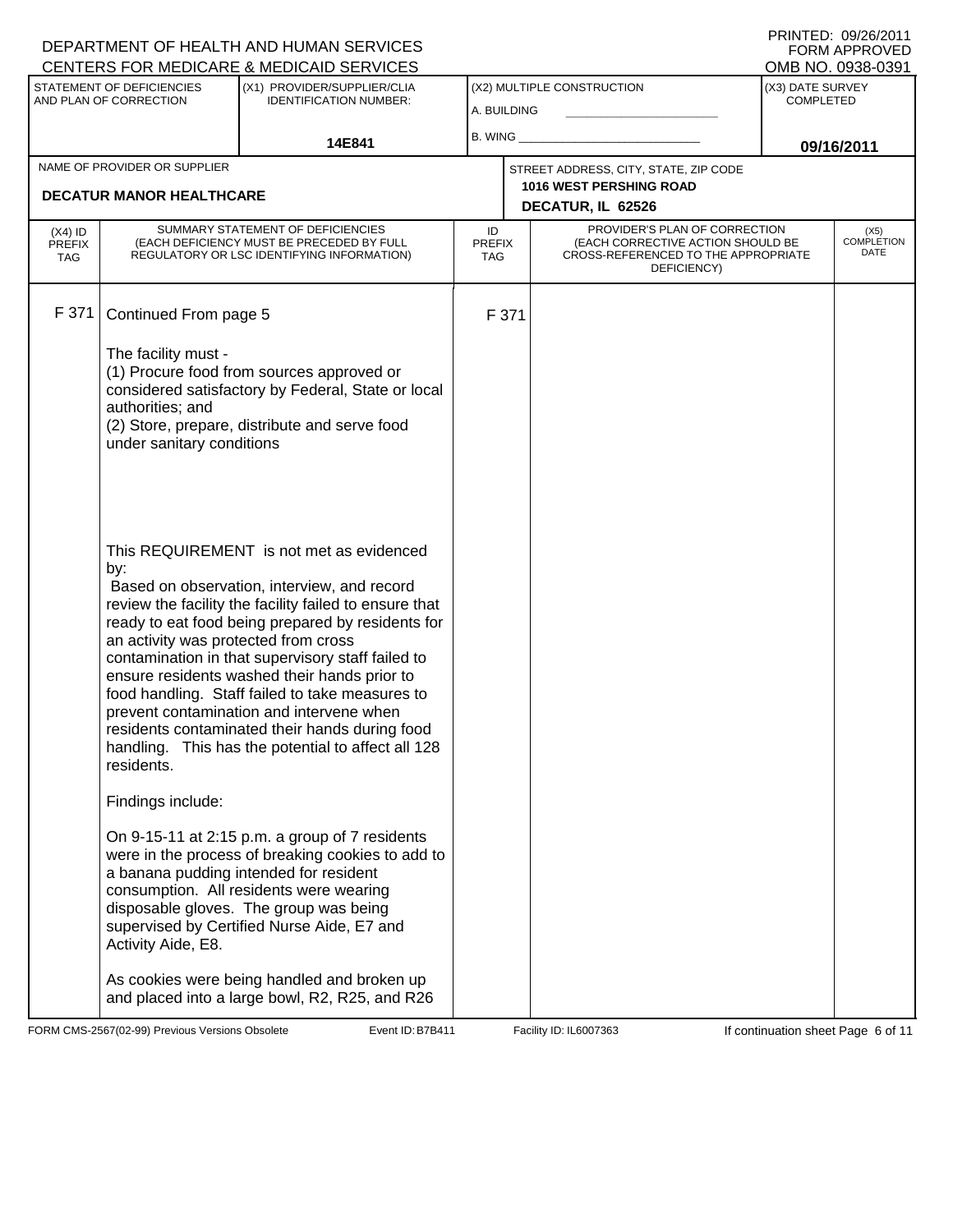|                                          |                                                               | DEPARTMENT OF HEALTH AND HUMAN SERVICES<br>CENTERS FOR MEDICARE & MEDICAID SERVICES                                                                                                                                                                                                                                                                                                                                                                                                                                                                                                                                                                                                                                                                                                                                                                                                                                                                                                                                                                                                                                                                                                                                                                                                                                                                                                                                                                                                                                                                                                                      |                                   |               |                                                                                                                          |                                      | FORM APPROVED<br>OMB NO. 0938-0391 |
|------------------------------------------|---------------------------------------------------------------|----------------------------------------------------------------------------------------------------------------------------------------------------------------------------------------------------------------------------------------------------------------------------------------------------------------------------------------------------------------------------------------------------------------------------------------------------------------------------------------------------------------------------------------------------------------------------------------------------------------------------------------------------------------------------------------------------------------------------------------------------------------------------------------------------------------------------------------------------------------------------------------------------------------------------------------------------------------------------------------------------------------------------------------------------------------------------------------------------------------------------------------------------------------------------------------------------------------------------------------------------------------------------------------------------------------------------------------------------------------------------------------------------------------------------------------------------------------------------------------------------------------------------------------------------------------------------------------------------------|-----------------------------------|---------------|--------------------------------------------------------------------------------------------------------------------------|--------------------------------------|------------------------------------|
|                                          | STATEMENT OF DEFICIENCIES<br>AND PLAN OF CORRECTION           | (X1) PROVIDER/SUPPLIER/CLIA<br><b>IDENTIFICATION NUMBER:</b>                                                                                                                                                                                                                                                                                                                                                                                                                                                                                                                                                                                                                                                                                                                                                                                                                                                                                                                                                                                                                                                                                                                                                                                                                                                                                                                                                                                                                                                                                                                                             | A. BUILDING                       |               | (X2) MULTIPLE CONSTRUCTION                                                                                               | (X3) DATE SURVEY<br><b>COMPLETED</b> |                                    |
|                                          |                                                               | 14E841                                                                                                                                                                                                                                                                                                                                                                                                                                                                                                                                                                                                                                                                                                                                                                                                                                                                                                                                                                                                                                                                                                                                                                                                                                                                                                                                                                                                                                                                                                                                                                                                   | B. WING                           |               |                                                                                                                          |                                      | 09/16/2011                         |
|                                          | NAME OF PROVIDER OR SUPPLIER                                  |                                                                                                                                                                                                                                                                                                                                                                                                                                                                                                                                                                                                                                                                                                                                                                                                                                                                                                                                                                                                                                                                                                                                                                                                                                                                                                                                                                                                                                                                                                                                                                                                          |                                   |               | STREET ADDRESS, CITY, STATE, ZIP CODE                                                                                    |                                      |                                    |
|                                          | <b>DECATUR MANOR HEALTHCARE</b>                               |                                                                                                                                                                                                                                                                                                                                                                                                                                                                                                                                                                                                                                                                                                                                                                                                                                                                                                                                                                                                                                                                                                                                                                                                                                                                                                                                                                                                                                                                                                                                                                                                          |                                   |               | 1016 WEST PERSHING ROAD<br>DECATUR, IL 62526                                                                             |                                      |                                    |
| $(X4)$ ID<br><b>PREFIX</b><br><b>TAG</b> |                                                               | SUMMARY STATEMENT OF DEFICIENCIES<br>(EACH DEFICIENCY MUST BE PRECEDED BY FULL<br>REGULATORY OR LSC IDENTIFYING INFORMATION)                                                                                                                                                                                                                                                                                                                                                                                                                                                                                                                                                                                                                                                                                                                                                                                                                                                                                                                                                                                                                                                                                                                                                                                                                                                                                                                                                                                                                                                                             | ID<br><b>PREFIX</b><br><b>TAG</b> |               | PROVIDER'S PLAN OF CORRECTION<br>(EACH CORRECTIVE ACTION SHOULD BE<br>CROSS-REFERENCED TO THE APPROPRIATE<br>DEFICIENCY) |                                      | (X5)<br><b>COMPLETION</b><br>DATE  |
| F 371<br>F 441 I                         | Continued From page 6<br>large bowl.<br>with its preparation. | were consuming pieces of cookies and while<br>doing so, were touching their gloved fingers to<br>their mouths. These residents then continued<br>with handling cookies and placed them into the<br>As the activity continued three unidentified<br>residents approached the table asking to<br>participate. These residents handled dining<br>chairs and were instructed by E7 to place gloves<br>on their hands. One resident with gloved hands<br>sat down and began eating ice cream at the table<br>while assisting with food handling. These<br>residents were not advised by supervisory staff to<br>wash their hands before handling food.<br>At 2:20 p.m. E7 stated that she told residents<br>participating before the activity began to wash<br>their hands. E7 stated she did not witness or<br>otherwise verify that any resident washed their<br>hands. E7 further stated that while she was<br>supervising the activity, she did not witness R2,<br>R25, and R26 consuming food while assisting<br>At 2:25 p.m. a large bowl of banana pudding with<br>crumbled cookies was present on the dining<br>room serving line and was being made available<br>for any and all residents. E7 stated at this time<br>that the ready to eat pudding required no further<br>cooking and was available to any resident.<br>Residents present in the dining room were<br>consuming individual portions of the pudding.<br>According to the Centers for Medicare and<br>Medicaid Services form 672 completed on<br>9-13-11 there are 128 residents in the facility.<br>483.65 INFECTION CONTROL, PREVENT |                                   | F 371<br>F441 |                                                                                                                          |                                      |                                    |

FORM CMS-2567(02-99) Previous Versions Obsolete Event ID: B7B411 Facility ID: IL6007363 If continuation sheet Page 7 of 11

DEPARTMENT OF HEALTH AND HUMAN SERVICES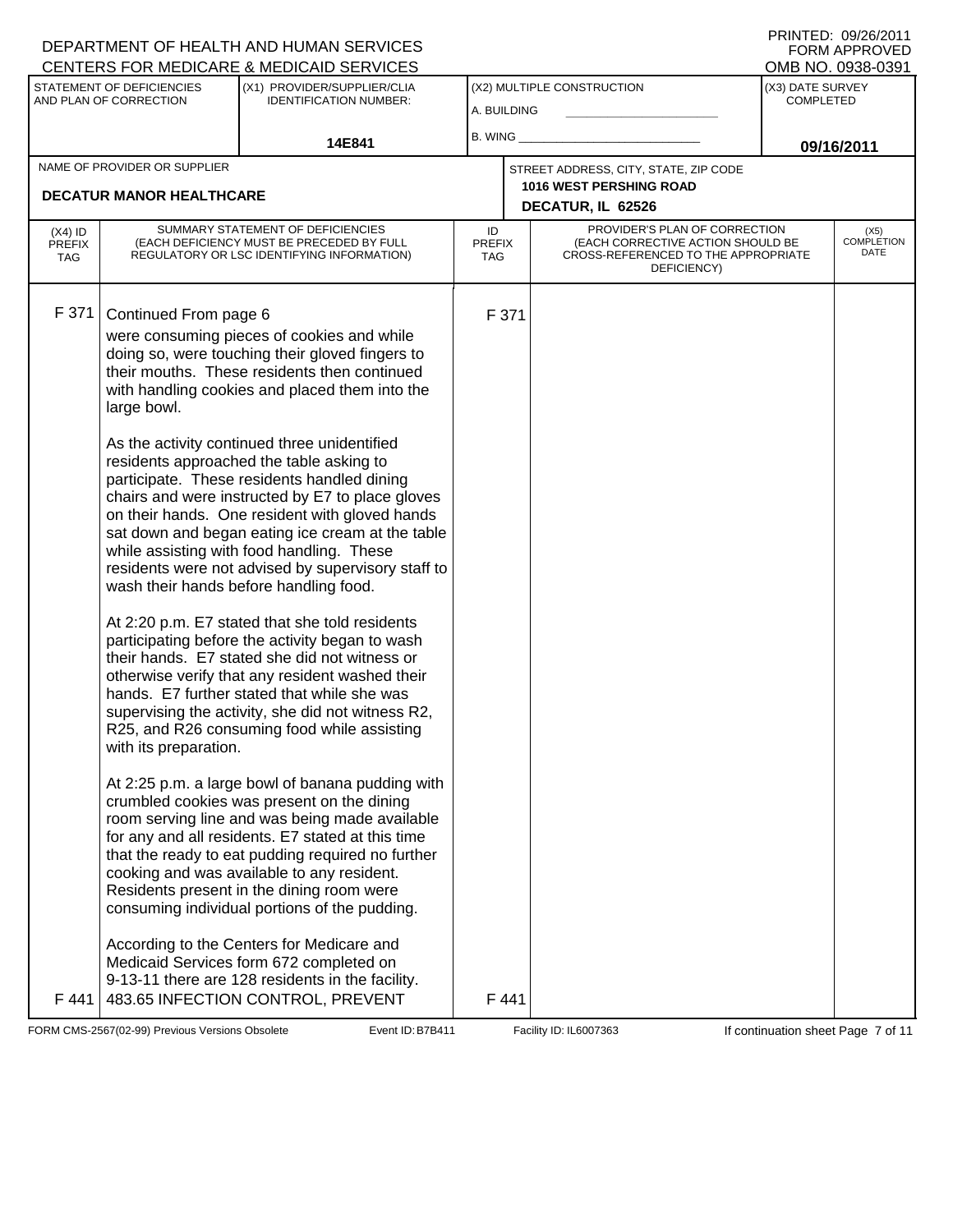|                                          |                                                                                                                                                                                                                                                                                                                                      | DEPARTMENT OF HEALTH AND HUMAN SERVICES<br>CENTERS FOR MEDICARE & MEDICAID SERVICES                                                                                                                                                                                                                                                                                                                                                                                                                                                                                                                                                                                                                                                                                                                                                                                                                                                    |                            |      |                                                                                                                          |                                      | FNINIED. UYZUZUII<br><b>FORM APPROVED</b><br>OMB NO. 0938-0391 |
|------------------------------------------|--------------------------------------------------------------------------------------------------------------------------------------------------------------------------------------------------------------------------------------------------------------------------------------------------------------------------------------|----------------------------------------------------------------------------------------------------------------------------------------------------------------------------------------------------------------------------------------------------------------------------------------------------------------------------------------------------------------------------------------------------------------------------------------------------------------------------------------------------------------------------------------------------------------------------------------------------------------------------------------------------------------------------------------------------------------------------------------------------------------------------------------------------------------------------------------------------------------------------------------------------------------------------------------|----------------------------|------|--------------------------------------------------------------------------------------------------------------------------|--------------------------------------|----------------------------------------------------------------|
|                                          | STATEMENT OF DEFICIENCIES<br>AND PLAN OF CORRECTION                                                                                                                                                                                                                                                                                  | (X1) PROVIDER/SUPPLIER/CLIA<br><b>IDENTIFICATION NUMBER:</b>                                                                                                                                                                                                                                                                                                                                                                                                                                                                                                                                                                                                                                                                                                                                                                                                                                                                           | A. BUILDING                |      | (X2) MULTIPLE CONSTRUCTION                                                                                               | (X3) DATE SURVEY<br><b>COMPLETED</b> |                                                                |
|                                          |                                                                                                                                                                                                                                                                                                                                      | 14E841                                                                                                                                                                                                                                                                                                                                                                                                                                                                                                                                                                                                                                                                                                                                                                                                                                                                                                                                 | B. WING                    |      |                                                                                                                          |                                      | 09/16/2011                                                     |
|                                          | NAME OF PROVIDER OR SUPPLIER<br><b>DECATUR MANOR HEALTHCARE</b>                                                                                                                                                                                                                                                                      |                                                                                                                                                                                                                                                                                                                                                                                                                                                                                                                                                                                                                                                                                                                                                                                                                                                                                                                                        |                            |      | STREET ADDRESS, CITY, STATE, ZIP CODE<br><b>1016 WEST PERSHING ROAD</b><br>DECATUR, IL 62526                             |                                      |                                                                |
| $(X4)$ ID<br><b>PREFIX</b><br><b>TAG</b> |                                                                                                                                                                                                                                                                                                                                      | SUMMARY STATEMENT OF DEFICIENCIES<br>(EACH DEFICIENCY MUST BE PRECEDED BY FULL<br>REGULATORY OR LSC IDENTIFYING INFORMATION)                                                                                                                                                                                                                                                                                                                                                                                                                                                                                                                                                                                                                                                                                                                                                                                                           | ID<br><b>PREFIX</b><br>TAG |      | PROVIDER'S PLAN OF CORRECTION<br>(EACH CORRECTIVE ACTION SHOULD BE<br>CROSS-REFERENCED TO THE APPROPRIATE<br>DEFICIENCY) |                                      | (X5)<br><b>COMPLETION</b><br>DATE                              |
| F 441<br>$SS = F$                        | Continued From page 7<br>SPREAD, LINENS<br>to help prevent the development and<br>transmission of disease and infection.<br>(a) Infection Control Program<br>Program under which it -<br>in the facility;<br>actions related to infections.<br>(b) Preventing Spread of Infection<br>isolate the resident.<br>professional practice. | The facility must establish and maintain an<br>Infection Control Program designed to provide a<br>safe, sanitary and comfortable environment and<br>The facility must establish an Infection Control<br>(1) Investigates, controls, and prevents infections<br>(2) Decides what procedures, such as isolation,<br>should be applied to an individual resident; and<br>(3) Maintains a record of incidents and corrective<br>(1) When the Infection Control Program<br>determines that a resident needs isolation to<br>prevent the spread of infection, the facility must<br>(2) The facility must prohibit employees with a<br>communicable disease or infected skin lesions<br>from direct contact with residents or their food, if<br>direct contact will transmit the disease.<br>(3) The facility must require staff to wash their<br>hands after each direct resident contact for which<br>hand washing is indicated by accepted |                            | F441 |                                                                                                                          |                                      |                                                                |
|                                          | (c) Linens<br>infection.                                                                                                                                                                                                                                                                                                             | Personnel must handle, store, process and<br>transport linens so as to prevent the spread of                                                                                                                                                                                                                                                                                                                                                                                                                                                                                                                                                                                                                                                                                                                                                                                                                                           |                            |      |                                                                                                                          |                                      |                                                                |

FORM CMS-2567(02-99) Previous Versions Obsolete Event ID: B7B411 Facility ID: IL6007363 If continuation sheet Page 8 of 11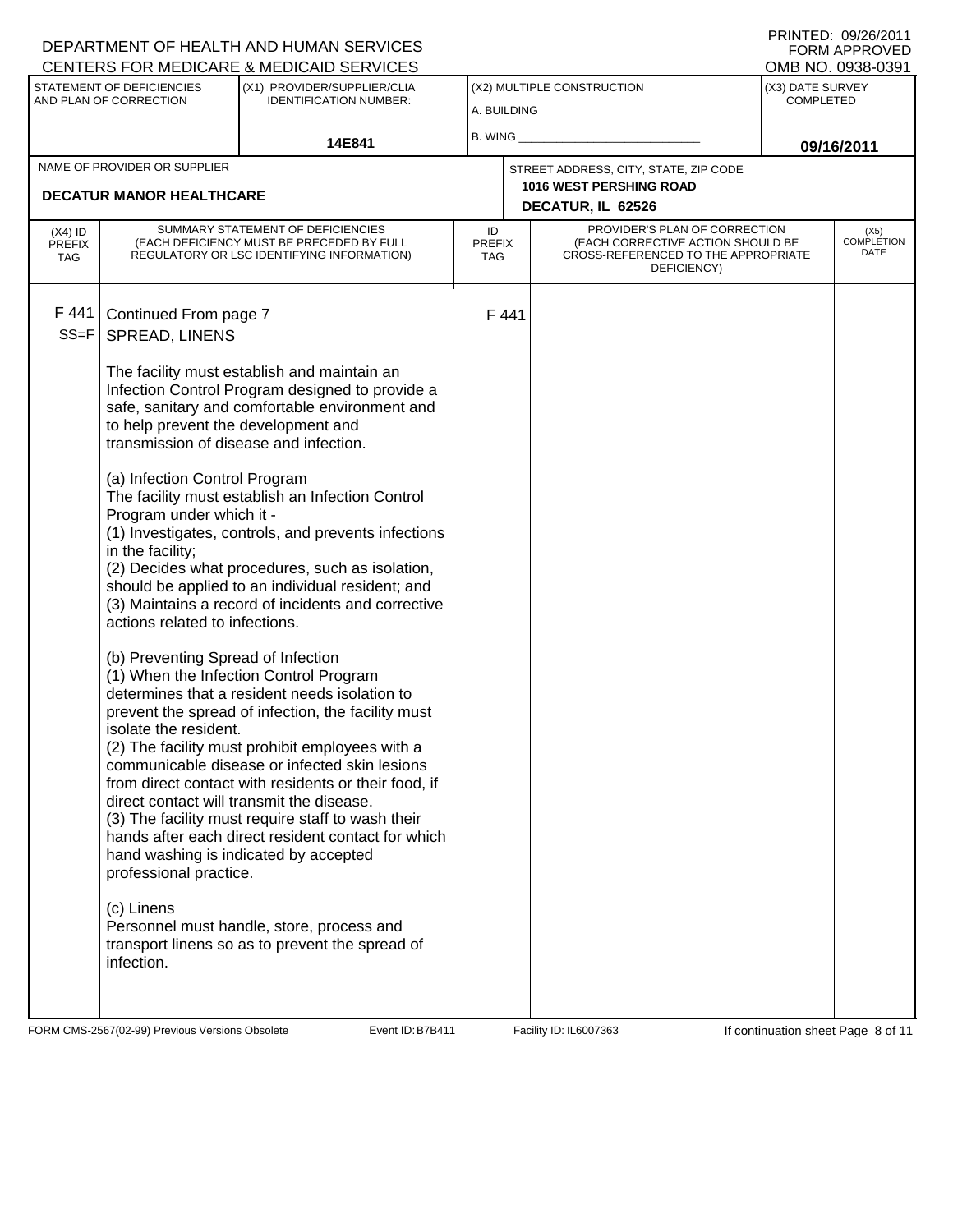|                                          |                                                                           | DEPARTMENT OF HEALTH AND HUMAN SERVICES<br>CENTERS FOR MEDICARE & MEDICAID SERVICES                                                                                                                                                                                                                                                                                                                                                                                                                                                                                                                                                                                                                                                                                                                                                                                                                                                                                                                                                                                                                                                                                                                                                                                                                                                                                                                                                                           |                                   |      |                                                                                                                          |                                      | FNINIEU. VYZVZULI<br><b>FORM APPROVED</b><br>OMB NO. 0938-0391 |
|------------------------------------------|---------------------------------------------------------------------------|---------------------------------------------------------------------------------------------------------------------------------------------------------------------------------------------------------------------------------------------------------------------------------------------------------------------------------------------------------------------------------------------------------------------------------------------------------------------------------------------------------------------------------------------------------------------------------------------------------------------------------------------------------------------------------------------------------------------------------------------------------------------------------------------------------------------------------------------------------------------------------------------------------------------------------------------------------------------------------------------------------------------------------------------------------------------------------------------------------------------------------------------------------------------------------------------------------------------------------------------------------------------------------------------------------------------------------------------------------------------------------------------------------------------------------------------------------------|-----------------------------------|------|--------------------------------------------------------------------------------------------------------------------------|--------------------------------------|----------------------------------------------------------------|
|                                          | STATEMENT OF DEFICIENCIES<br>AND PLAN OF CORRECTION                       | (X1) PROVIDER/SUPPLIER/CLIA<br><b>IDENTIFICATION NUMBER:</b>                                                                                                                                                                                                                                                                                                                                                                                                                                                                                                                                                                                                                                                                                                                                                                                                                                                                                                                                                                                                                                                                                                                                                                                                                                                                                                                                                                                                  | A. BUILDING                       |      | (X2) MULTIPLE CONSTRUCTION                                                                                               | (X3) DATE SURVEY<br><b>COMPLETED</b> |                                                                |
|                                          |                                                                           | 14E841                                                                                                                                                                                                                                                                                                                                                                                                                                                                                                                                                                                                                                                                                                                                                                                                                                                                                                                                                                                                                                                                                                                                                                                                                                                                                                                                                                                                                                                        | B. WING                           |      |                                                                                                                          |                                      | 09/16/2011                                                     |
|                                          | NAME OF PROVIDER OR SUPPLIER<br><b>DECATUR MANOR HEALTHCARE</b>           |                                                                                                                                                                                                                                                                                                                                                                                                                                                                                                                                                                                                                                                                                                                                                                                                                                                                                                                                                                                                                                                                                                                                                                                                                                                                                                                                                                                                                                                               |                                   |      | STREET ADDRESS, CITY, STATE, ZIP CODE<br><b>1016 WEST PERSHING ROAD</b><br>DECATUR, IL 62526                             |                                      |                                                                |
| $(X4)$ ID<br><b>PREFIX</b><br><b>TAG</b> |                                                                           | SUMMARY STATEMENT OF DEFICIENCIES<br>(EACH DEFICIENCY MUST BE PRECEDED BY FULL<br>REGULATORY OR LSC IDENTIFYING INFORMATION)                                                                                                                                                                                                                                                                                                                                                                                                                                                                                                                                                                                                                                                                                                                                                                                                                                                                                                                                                                                                                                                                                                                                                                                                                                                                                                                                  | ID<br><b>PREFIX</b><br><b>TAG</b> |      | PROVIDER'S PLAN OF CORRECTION<br>(EACH CORRECTIVE ACTION SHOULD BE<br>CROSS-REFERENCED TO THE APPROPRIATE<br>DEFICIENCY) |                                      | (X5)<br><b>COMPLETION</b><br>DATE                              |
| F 441                                    | Continued From page 8<br>by:<br>Findings include:<br>necessary."<br>used. | This REQUIREMENT is not met as evidenced<br>Based on interview and record review the facility<br>failed to implement their infection control policy<br>relating to the following elements: surveillance,<br>investigation, monitoring and analysis of<br>infections, monitoring employees illness and<br>antibiotic review. This failure has the potential to<br>affect all 128 residents residing in the facility.<br>The facility's undated policy titled "Infection<br>Control Strategies" under the section title<br>"Residents": states the following "The DON<br>(Director of Nurses) /designee will track the<br>residents use of antibiotic and disease on the<br>infection control log monthly." The same policy<br>under the section titled "Employees" states " The<br>DON/designee performs surveillance on both<br>resident and employee illness looking for<br>patterns and trends and investigates whenever<br>E2, DON provided the infection control log for the<br>facility residents on 9/15/11 at 10:00 AM. The<br>monthly logs were incomplete in the areas of<br>identifying room number of the residents, the<br>symptoms being exhibited by the resident, the<br>site of the infection, if any cultures were done or<br>the results of the culture if one was done, the<br>information about the antibiotic that was ordered<br>for the infection, when the antibiotic was started,<br>stopped and the results of the antibiotic being |                                   | F441 |                                                                                                                          |                                      |                                                                |
|                                          |                                                                           | E2, DON (Director of Nursing) on 9/15/11 at                                                                                                                                                                                                                                                                                                                                                                                                                                                                                                                                                                                                                                                                                                                                                                                                                                                                                                                                                                                                                                                                                                                                                                                                                                                                                                                                                                                                                   |                                   |      |                                                                                                                          |                                      |                                                                |

FORM CMS-2567(02-99) Previous Versions Obsolete Event ID: B7B411 Facility ID: IL6007363 If continuation sheet Page 9 of 11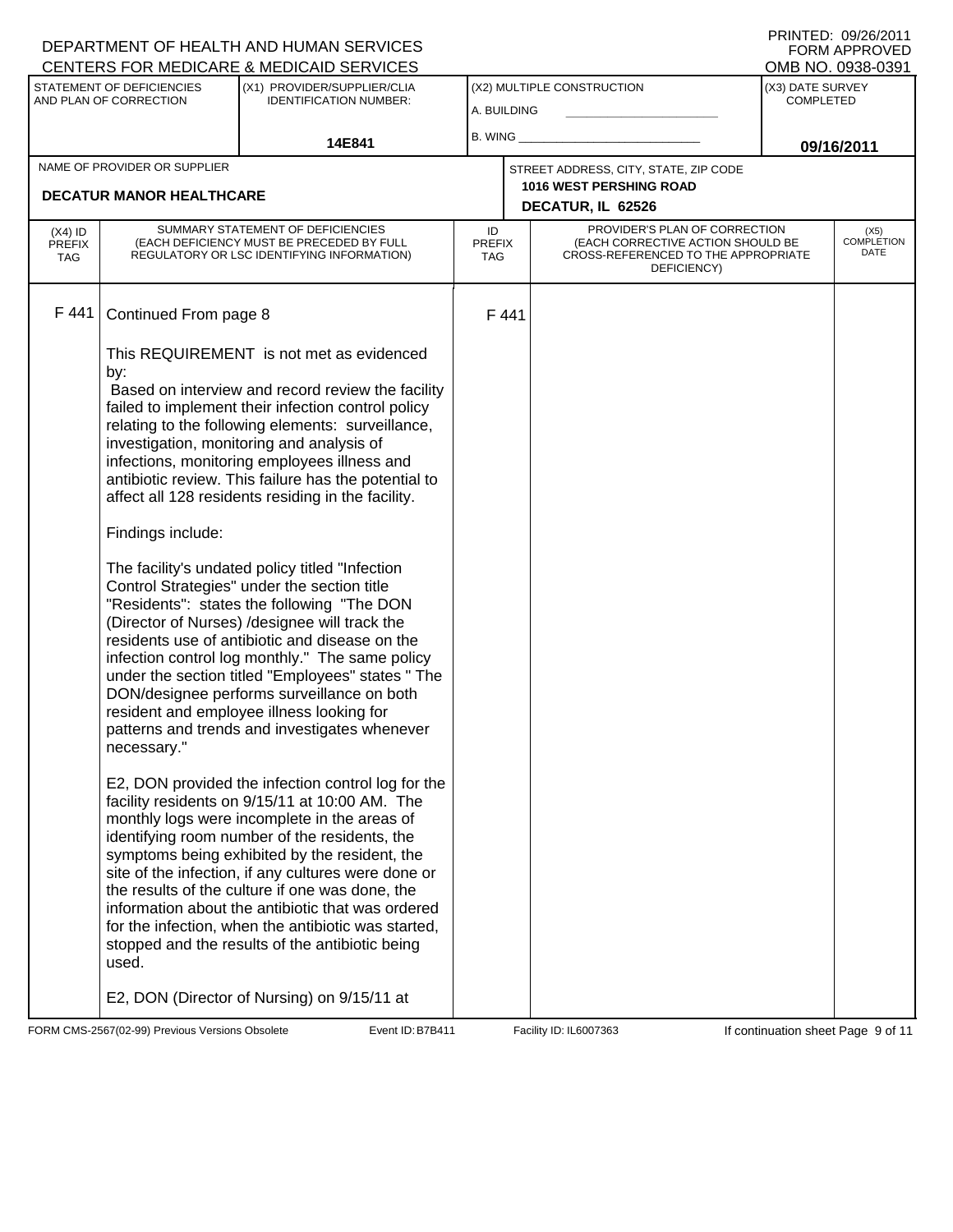|                                          |                                                                                                                                                                                                       | DEPARTMENT OF HEALTH AND HUMAN SERVICES<br>CENTERS FOR MEDICARE & MEDICAID SERVICES                                                                                                                                                                                                                                                                                                                                                                                                                                                                                                                                                                                                                                                                                                                                                                                                                                                                                                                                                                                                                                                                                                                                                                                            |                                   |               |                                                                                                                          |                                      | FNINIED. VYZVZVII<br><b>FORM APPROVED</b><br>OMB NO. 0938-0391 |  |
|------------------------------------------|-------------------------------------------------------------------------------------------------------------------------------------------------------------------------------------------------------|--------------------------------------------------------------------------------------------------------------------------------------------------------------------------------------------------------------------------------------------------------------------------------------------------------------------------------------------------------------------------------------------------------------------------------------------------------------------------------------------------------------------------------------------------------------------------------------------------------------------------------------------------------------------------------------------------------------------------------------------------------------------------------------------------------------------------------------------------------------------------------------------------------------------------------------------------------------------------------------------------------------------------------------------------------------------------------------------------------------------------------------------------------------------------------------------------------------------------------------------------------------------------------|-----------------------------------|---------------|--------------------------------------------------------------------------------------------------------------------------|--------------------------------------|----------------------------------------------------------------|--|
|                                          | <b>STATEMENT OF DEFICIENCIES</b><br>AND PLAN OF CORRECTION                                                                                                                                            | (X1) PROVIDER/SUPPLIER/CLIA<br><b>IDENTIFICATION NUMBER:</b>                                                                                                                                                                                                                                                                                                                                                                                                                                                                                                                                                                                                                                                                                                                                                                                                                                                                                                                                                                                                                                                                                                                                                                                                                   | A. BUILDING                       |               | (X2) MULTIPLE CONSTRUCTION                                                                                               | (X3) DATE SURVEY<br><b>COMPLETED</b> |                                                                |  |
|                                          |                                                                                                                                                                                                       | 14E841                                                                                                                                                                                                                                                                                                                                                                                                                                                                                                                                                                                                                                                                                                                                                                                                                                                                                                                                                                                                                                                                                                                                                                                                                                                                         | B. WING                           |               |                                                                                                                          |                                      | 09/16/2011                                                     |  |
|                                          | NAME OF PROVIDER OR SUPPLIER<br><b>DECATUR MANOR HEALTHCARE</b>                                                                                                                                       |                                                                                                                                                                                                                                                                                                                                                                                                                                                                                                                                                                                                                                                                                                                                                                                                                                                                                                                                                                                                                                                                                                                                                                                                                                                                                |                                   |               | STREET ADDRESS, CITY, STATE, ZIP CODE<br><b>1016 WEST PERSHING ROAD</b><br>DECATUR, IL 62526                             |                                      |                                                                |  |
| $(X4)$ ID<br><b>PREFIX</b><br><b>TAG</b> |                                                                                                                                                                                                       | SUMMARY STATEMENT OF DEFICIENCIES<br>(EACH DEFICIENCY MUST BE PRECEDED BY FULL<br>REGULATORY OR LSC IDENTIFYING INFORMATION)                                                                                                                                                                                                                                                                                                                                                                                                                                                                                                                                                                                                                                                                                                                                                                                                                                                                                                                                                                                                                                                                                                                                                   | ID<br><b>PREFIX</b><br><b>TAG</b> |               | PROVIDER'S PLAN OF CORRECTION<br>(EACH CORRECTIVE ACTION SHOULD BE<br>CROSS-REFERENCED TO THE APPROPRIATE<br>DEFICIENCY) |                                      | (X5)<br><b>COMPLETION</b><br>DATE                              |  |
| F441<br>F465<br>$SS = F$                 | Continued From page 9<br>stated they did not have a system for<br>employees illness and symptoms.<br>basis.<br>483.70(h)<br><b>E ENVIRON</b><br>residents, staff and the public.<br>by:<br>residents. | 10:15 AM provided employee absence sheets<br>that the facility was using regarding employee<br>illnesses and reasons for calling off for duty. E2<br>documenting surveillance and analysis such as a<br>monthly log with the information regarding the<br>E2, DON stated on 9/16/11 at 12:25 PM that the<br>data collected on the resident infection monthly<br>logs was not totaled and analyzed. No<br>surveillance, tracking or analysis was being done<br>for the residents or employees on a monthly<br>The CMS (Center for Medicare/Medicaid<br>Services ) 672 completed 7/13/11 reflects there<br>are 128 residents residing in the facility<br>SAFE/FUNCTIONAL/SANITARY/COMFORTABL<br>The facility must provide a safe, functional,<br>sanitary, and comfortable environment for<br>This REQUIREMENT is not met as evidenced<br>Based on observation, interview and record<br>review, the facility failed to ensure that the central<br>nurses station provided visual control for seven<br>resident living corridors. Specifically, the facility<br>failed to maintain their video monitoring system in<br>a fully functional condition so as to permit staff<br>supervision and visual control from the nurse's<br>station. This has the potential to affect all 128 |                                   | F441<br>F 465 |                                                                                                                          |                                      |                                                                |  |

FORM CMS-2567(02-99) Previous Versions Obsolete Event ID: B7B411 Facility ID: IL6007363 If continuation sheet Page 10 of 11